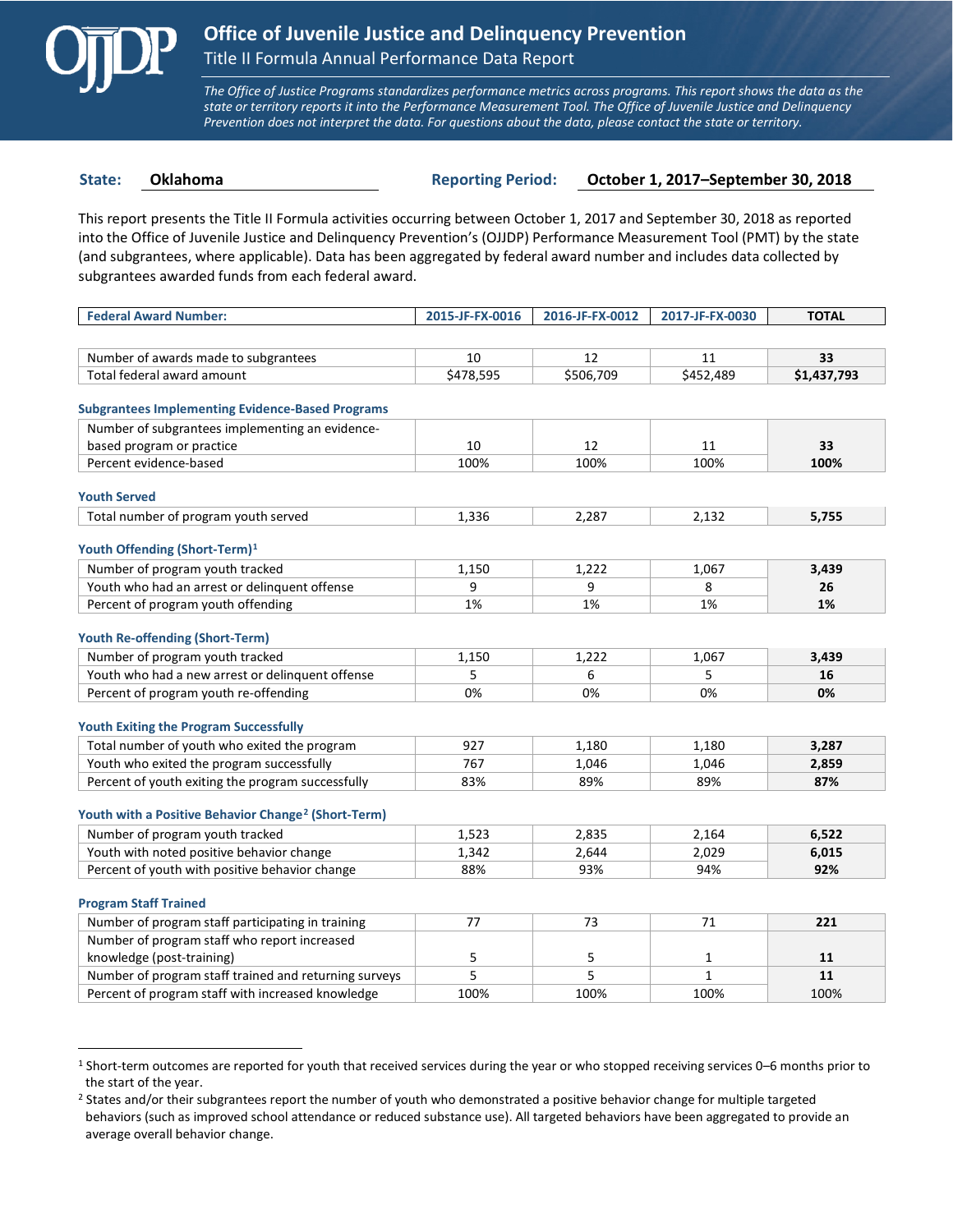# **Title II Formula Annual Performance Data Report**

### **Systems Improvement Activities**

| Number of Memorandum of Understandings developed | 18 | 18 |  |
|--------------------------------------------------|----|----|--|
| Number of program materials developed            |    |    |  |
| Number of planning activities conducted          |    |    |  |
| Number of program/agency policies or procedures  |    |    |  |
| created, amended, or rescinded                   |    |    |  |

# Purpose Area Allocations

OJJDP has defined 32 purpose areas that states may use their Title II funds to implement, either through subawards to local, public, and private agencies or through statewide programs. This section lists the funds allocated from each federal award to both subgrantee and statewide programs during the reporting period.<sup>[3](#page-1-0)</sup>

| <b>Purpose Area</b>                             | 2015-JF-FX-0016 | 2016-JF-FX-0012 | 2017-JF-FX-0030 | <b>TOTAL</b> |
|-------------------------------------------------|-----------------|-----------------|-----------------|--------------|
| 1. Aftercare/Reentry                            | \$0             | \$0             | \$0             | \$0          |
| 2. After School Programs                        | \$0             | \$0             | \$0             | \$0          |
| 3. Alternatives to Detention                    | \$0             | \$0             | \$0             | \$0          |
| 4. Child Abuse and Neglect                      | \$0             | \$0             | \$0             | \$0          |
| 5. Community-Based Programs and Services        | \$0             | \$0             | \$0             | \$0          |
| 6. Delinquency Prevention                       | \$381,587       | \$468,823       | \$470,823       | \$1,321,233  |
| 7. Gangs                                        | \$0             | \$0             | \$0             | \$0          |
| 8. Graduated and Appropriate Sanctions          | \$0             | \$0             | \$0             | \$0          |
| 9. Hate Crimes                                  | \$0             | \$0             | \$0             | \$0          |
| 10. Job Training                                | \$0             | \$0             | \$0             | \$0          |
| 11. Learning and Other Disabilities             | \$0             | \$0             | \$0             | \$0          |
| 12. Mental Health Services                      | \$0             | \$0             | \$0             | \$0          |
| 13. Mentoring, Counseling and Training Programs | \$0             | \$0             | \$0             | \$0          |
| 14. Positive Youth Development                  | \$0             | \$0             | \$0             | \$0          |
| 15. Probation                                   | \$0             | \$0             | \$0             | \$0          |
| 16. Protecting Juvenile Rights                  | \$0             | \$0             | \$0             | \$0          |
| 17. School Programs                             | \$0             | \$0             | \$0             | \$0          |
| 18. Substance and Alcohol Abuse                 | \$0             | \$0             | \$0             | \$0          |
| 19. Compliance Monitoring                       | \$0             | \$0             | \$0             | \$0          |
| 20. Deinstitutionalization of Status Offenders  | \$0             | \$0             | \$0             | \$0          |
| 21. Disproportionate Minority Contact           | \$0             | \$0             | \$0             | \$0          |
| 22. Diversion                                   | \$0             | \$0             | \$0             | \$0          |
| 23. Gender-Specific Services                    | \$0             | \$0             | \$0             | \$0          |
| 24. Indian Tribe Programs                       | \$67,500        | \$67,500        | \$0             | \$135,000    |
| 25. Indigent Defense                            | \$0             | \$0             | \$0             | \$0          |
| 26. Jail Removal                                | \$0             | \$0             | \$0             | \$0          |
| 27. Juvenile Justice System Improvement         | \$0             | \$0             | \$0             | \$0          |
| 28. Planning and Administration                 | \$47,859        | \$50,671        | \$45,249        | \$143,779    |
| 29. Reducing Probation Officer Caseloads        | \$0             | \$0             | \$0             | \$0          |
| 30. Rural Area Juvenile Programs                | \$0             | \$0             | \$0             | \$0          |
| 31. Separation of Juveniles from Adult Inmates  | \$0             | \$0             | \$0             | \$0          |
| 32. State Advisory Group (SAG) Allocation       | \$20,000        | \$20,000        | \$20,000        | \$60,000     |

<span id="page-1-0"></span><sup>&</sup>lt;sup>3</sup> The dollars shown are an estimate of total funds allocated for activities conducted for each purpose area. The PMT is not a grants management system and does not collect data on actual expenditures. For actual expenditures, please refer to the Office of Justice Programs Grants Management System (GMS).

 $\overline{a}$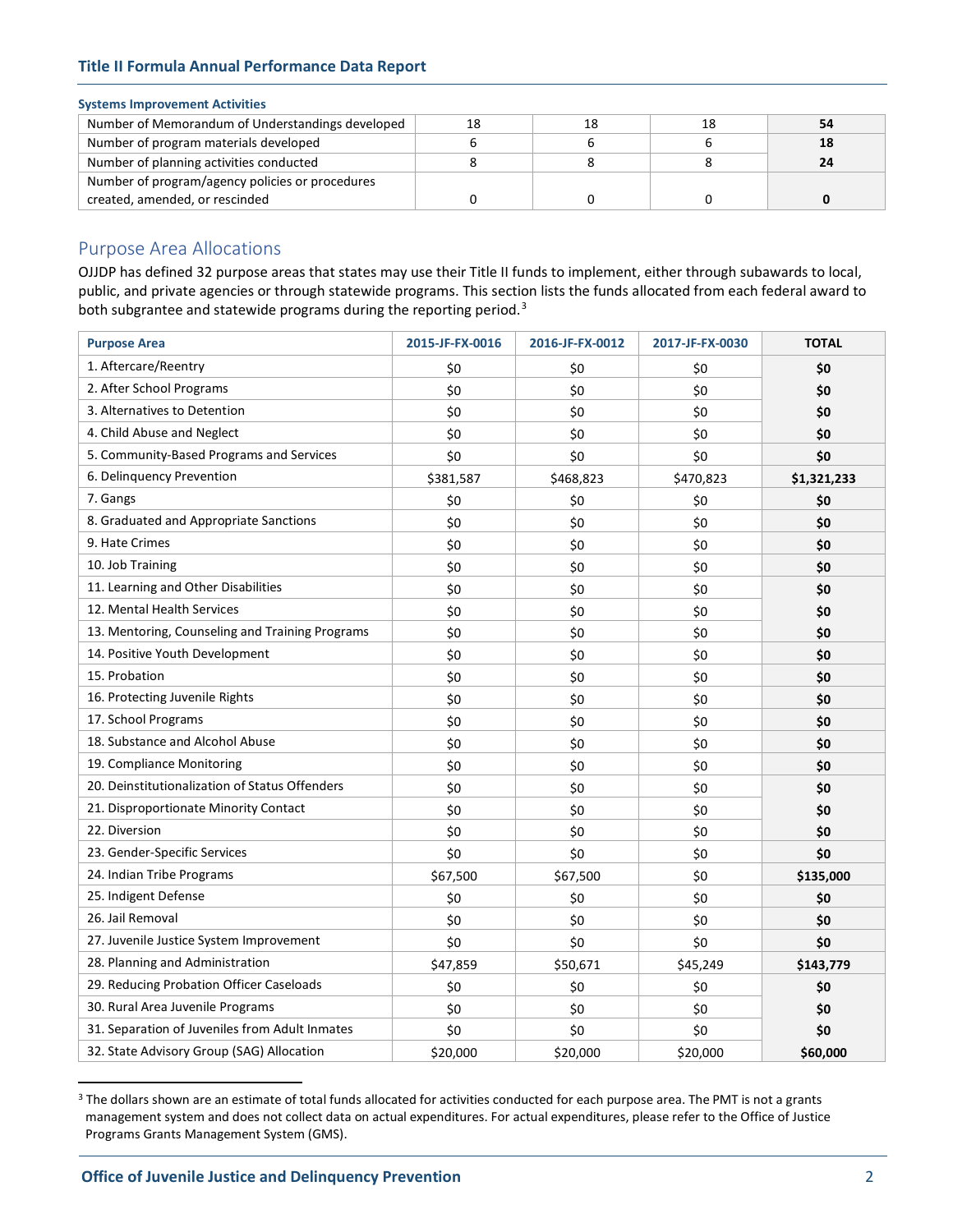# Subgrantee Information

This section lists all the local, tribal, and community-based organizations receiving a subaward from the state, the subaward amount, and the purpose area the funds were allocated towards.<sup>[4](#page-2-0)</sup>

| 2015-JF-FX-0016 | 2016-JF-FX-0012 | 2017-JF-FX-0030 |
|-----------------|-----------------|-----------------|
|-----------------|-----------------|-----------------|

#### **Camp Fire USA Green Country Council**

| Subaward Number         | 2016-PV-01             | 2016-PV-01             | 2016-PV-01             |
|-------------------------|------------------------|------------------------|------------------------|
| Subaward Amount         | \$40,000               | \$40.000               | \$40,000               |
| Program Area Allocation | Delinguency Prevention | Delinguency Prevention | Delinguency Prevention |

#### **Choctaw/Pushmataha County Youth Services**

| Subaward Number         | 2016-PV-02/2017-PV-02  | 2017-PV-02             | 2017-PV-02             |
|-------------------------|------------------------|------------------------|------------------------|
| Subaward Amount         | \$43.556               | \$29.425               | \$29.425               |
| Program Area Allocation | Delinguency Prevention | Delinguency Prevention | Delinguency Prevention |

#### **Girl Scouts of Eastern Oklahoma**

| Subaward Number         | 2017-PV-03             | 2016-PV-03             | 2016-PV-03             |
|-------------------------|------------------------|------------------------|------------------------|
| Subaward Amount         | \$38.633               | \$40.000               | \$40.000               |
| Program Area Allocation | Delinguency Prevention | Delinguency Prevention | Delinguency Prevention |

### **Girl Scouts of Eastern Oklahoma-2**

| Subaward Number         | N/A | 2016-PV-07/2017-PV-07  | 2016-PV-07/2017-PV-07  |
|-------------------------|-----|------------------------|------------------------|
| Subaward Amount         | N/A | \$50.000               | \$50.000               |
| Program Area Allocation | N/A | Delinguency Prevention | Delinguency Prevention |

#### **Hope for Generations**

| Subaward Number         | 2016-PV-04/2017-PV-04  | 2016-PV-04/2017-PV-04  | 2017-PV-04             |
|-------------------------|------------------------|------------------------|------------------------|
| Subaward Amount         | \$34,686               | \$34,686               | \$36.686               |
| Program Area Allocation | Delinguency Prevention | Delinguency Prevention | Delinguency Prevention |

#### **Little Dixie Community Action Agency**

| Subaward Number         | 2016-PV-10/2017-PV-10  | 2016-PV-10/2017-PV-10  | 2016-PV-10/2017-PV-10  |
|-------------------------|------------------------|------------------------|------------------------|
| Subaward Amount         | \$45,000               | \$45.000               | \$45,000               |
| Program Area Allocation | Delinguency Prevention | Delinguency Prevention | Delinguency Prevention |

#### **McClain-Garvin Youth and Family Center**

| Subaward Number         | N/A | 2016-PV-11/2017-PV-11  | 2016-PV-11/2017-PV-11  |
|-------------------------|-----|------------------------|------------------------|
| Subaward Amount         | N/A | \$50,000               | \$50.000               |
| Program Area Allocation | N/A | Delinguency Prevention | Delinguency Prevention |

#### **Northern Oklahoma Youth Services**

 $\overline{a}$ 

| Subaward Number         | 2016-PV-05/2017-PV-05  | 2016-PV-05/2017-PV-05  | 2016-PV-05/2017-PV-05  |
|-------------------------|------------------------|------------------------|------------------------|
| Subaward Amount         | \$51.039               | \$51.039               | \$51.039               |
| Program Area Allocation | Delinguency Prevention | Delinguency Prevention | Delinguency Prevention |

<span id="page-2-0"></span><sup>&</sup>lt;sup>4</sup> The report does not include subgrantees who were not operational (e.g., did not provide services or expend grant funds) during the year or did not complete data entry in the PMT.